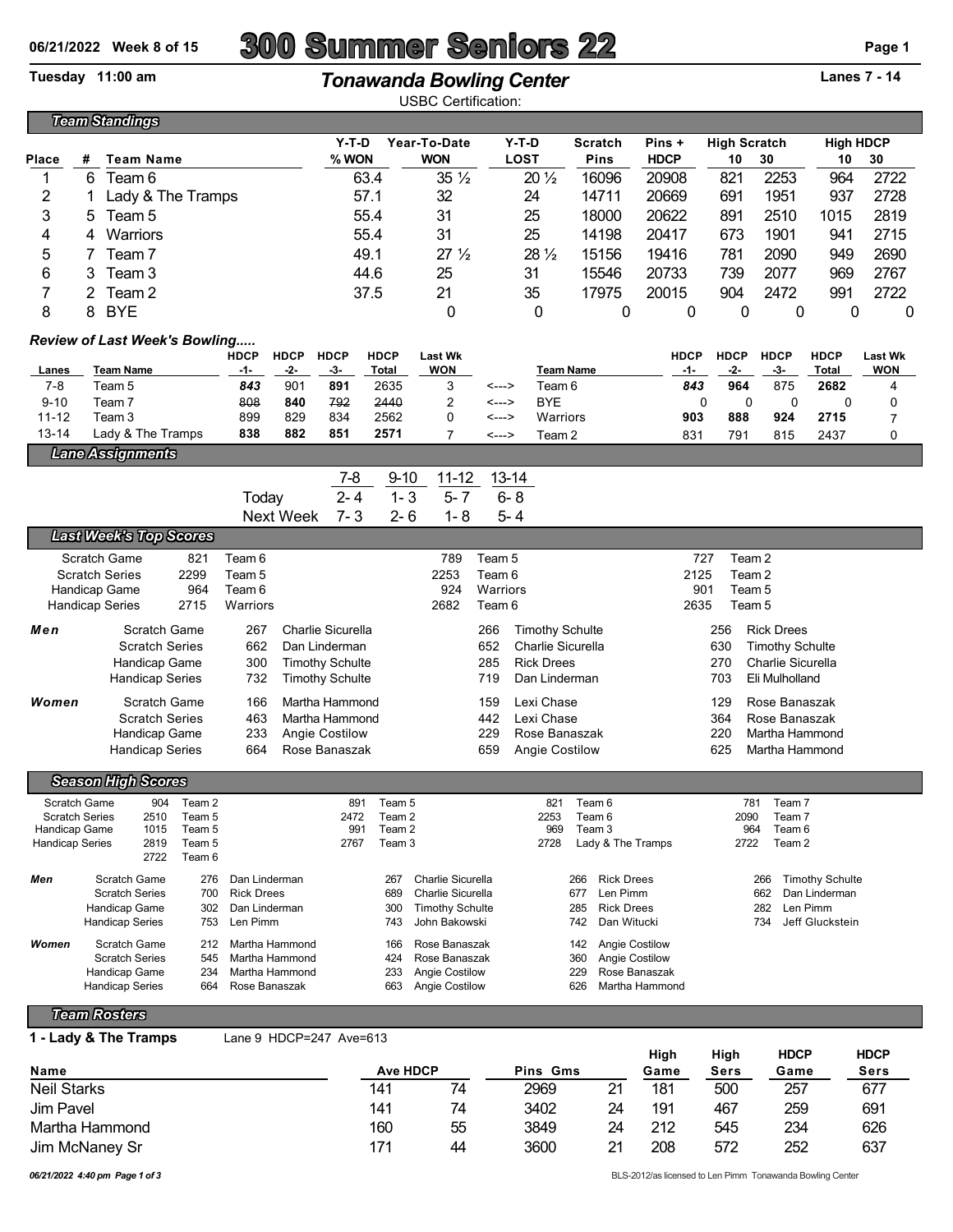| 06/21/2022 Week 8 of 15                    |                        | 300 Summer Seniors 22 |                  |          |              |                     |                     | Page 2                     |
|--------------------------------------------|------------------------|-----------------------|------------------|----------|--------------|---------------------|---------------------|----------------------------|
| 2 - Team 2<br>Lane 7 HDCP=110 Ave=750      |                        |                       |                  |          |              |                     |                     |                            |
| Name                                       | <b>Ave HDCP</b>        |                       | Pins Gms         |          | High<br>Game | High<br><b>Sers</b> | <b>HDCP</b><br>Game | <b>HDCP</b><br><b>Sers</b> |
| Len Pimm                                   | 193                    | 22                    | 3487             | 18       | 256          | 677                 | 282                 | 753                        |
| Paul Witucki                               | 187                    | 28                    | 4497             | 24       | 247          | 607                 | 274                 | 677                        |
| Jeff Gluckstein                            | 186                    | 29                    | 4479             | 24       | 234          | 656                 | 258                 | 734                        |
| Joel Towart                                | 184                    | 31                    | 3880             | 21       | 228          | 618                 | 259                 | 720                        |
| <b>Brian Pimm</b>                          | 215                    | 0                     | 647              | 3        | 233          | 647                 |                     |                            |
| 3 - Team 3<br>Lane 10 HDCP=207 Ave=653     |                        |                       |                  |          |              |                     |                     |                            |
|                                            |                        |                       |                  |          | High         | High                | <b>HDCP</b>         | <b>HDCP</b>                |
| Name                                       | <b>Ave HDCP</b>        |                       | Pins Gms         |          | Game         | <b>Sers</b>         | Game                | <b>Sers</b>                |
| Rose Banaszak                              | 116                    | 99                    | 1984             | 17       | 166          | 424                 | 229                 | 664                        |
| Jim Preston                                | 170                    | 45                    | 4097             | 24       | 213          | 564                 | 256                 | 693                        |
| John Bakowski                              | 154                    | 61                    | 3251             | 21       | 208          | 545                 | 274                 | 743                        |
| Charlie Sicurella                          | 213                    | 2                     | 4482             | 21       | 267          | 689                 | 270                 | 677                        |
| 4 - Warriors<br>Lane 8 HDCP=273 Ave=587    |                        |                       |                  |          |              |                     |                     |                            |
|                                            |                        |                       |                  |          | High         | High                | <b>HDCP</b>         | <b>HDCP</b>                |
| Name                                       | <b>Ave HDCP</b>        | 108                   | Pins Gms<br>2588 |          | Game         | <b>Sers</b>         | Game                | <b>Sers</b>                |
| <b>Angie Costilow</b><br>Eli Mulholland    | 107<br>158             | 57                    | 2853             | 24<br>18 | 142          | 360<br>523          | 233<br>250          | 663<br>703                 |
|                                            |                        |                       |                  |          | 210          |                     |                     |                            |
| <b>Bill Willer</b>                         | 164<br>158             | 51<br>57              | 3939             | 24<br>24 | 213<br>212   | 551<br>545          | 234<br>269          | 669<br>684                 |
| Perry Robinson<br>Lane 11 HDCP=111 Ave=749 |                        |                       | 3813             |          |              |                     |                     |                            |
| 5 - Team 5                                 |                        |                       |                  |          | High         | High                | <b>HDCP</b>         | <b>HDCP</b>                |
| Name                                       | <b>Ave HDCP</b>        |                       | Pins Gms         |          | Game         | <b>Sers</b>         | Game                | <b>Sers</b>                |
| Jim Greth                                  | 189                    | 26                    | 4543             | 24       | 233          | 641                 | 246                 | 678                        |
| <b>Wayne Hall</b>                          | 189                    | 26                    | 3989             | 21       | 245          | 645                 | 233                 | 598                        |
| <b>Rick Drees</b>                          | 186                    | 29                    | 4480             | 24       | 266          | 700                 | 285                 | 655                        |
| <b>Timothy Schulte</b>                     | 185                    | 30                    | 3896             | 21       | 266          | 630                 | 300                 | 732                        |
| 6 - Team 6<br>Lane 13 HDCP=139 Ave=721     |                        |                       |                  |          |              |                     |                     |                            |
|                                            |                        |                       |                  |          | High         | High                | <b>HDCP</b>         | <b>HDCP</b>                |
| Name                                       | <b>Ave HDCP</b>        |                       | Pins Gms         |          | Game         | <b>Sers</b>         | Game                | <b>Sers</b>                |
| Henry Taubenfeld                           | 161                    | 54                    | 1940             | 12       | 199          | 524                 |                     |                            |
| Dan Witucki                                | 159                    | 56                    | 3835             | 24       | 208          | 559                 | 269                 | 742                        |
| Dan Linderman                              | 199                    | 16                    | 4781             | 24       | 276          | 662                 | 302                 | 722                        |
| Dom Bellati                                | 202                    | 13                    | 4864             | 24       | 258          | 644                 | 247                 | 677                        |
| 7 - Team 7<br>Lane 12 HDCP=222 Ave=638     |                        |                       |                  |          |              |                     |                     |                            |
|                                            |                        |                       |                  |          | High         | High                | <b>HDCP</b>         | <b>HDCP</b>                |
| Name<br>Tom Allen                          | <b>Ave HDCP</b><br>150 | 65                    | Pins Gms<br>3623 | 24       | Game<br>201  | <b>Sers</b><br>538  | Game<br>231         | <b>Sers</b><br>649         |
| Justin Naylor                              | 166                    | 49                    | 3154             | 19       | 194          | 548                 | 242                 | 691                        |
| <b>Garrett Chase</b>                       | 172                    | 43                    | 3619             | 21       | 235          | 550                 | 246                 | 658                        |
| Lexi Chase                                 | 150                    | 65                    | 903              | 6        | 178          | 461                 |                     |                            |
| $8 - BYE$<br>Lane 14 HDCP=0 Ave=0          |                        |                       |                  |          |              |                     |                     |                            |
|                                            |                        |                       |                  |          |              |                     |                     |                            |

## *Temporary Substitutes Division 1: Enter Div Label*

## *Men Division 1: Enter Div Label*

|                                                    |                 |     |          |    | High | High        | <b>HDCP</b> | <b>HDCP</b>                                               |     |     |     |       | <b>HDCP</b>  |
|----------------------------------------------------|-----------------|-----|----------|----|------|-------------|-------------|-----------------------------------------------------------|-----|-----|-----|-------|--------------|
| Name                                               | <b>Ave HDCP</b> |     | Pins Gms |    | Game | <b>Sers</b> | Game        | <b>Sers</b>                                               | -1- | -2- | -3- | Total | <b>Total</b> |
| VACANT110                                          | 190             | 25  | 0        |    | Ω    |             |             |                                                           |     |     |     |       |              |
| Jim Austin                                         | 190             | 25  | 0        | 0  | 0    | 0           |             |                                                           |     |     |     |       | 0            |
| <b>Matt Bennett</b>                                | 100             | 115 | 1815     | 18 | 126  | 340         | 239         | 679                                                       |     |     |     |       |              |
| Mark Bork                                          | 190             | 25  | 0        | 0  |      |             |             |                                                           |     |     |     |       | 0            |
| Jim Borsellino                                     | 190             | 25  | 0        | 0  |      |             |             |                                                           |     |     |     |       | 0            |
| Carlo Caruana                                      | 190             | 25  | 0        | 0  |      | 0           |             |                                                           |     |     |     |       | 0            |
| Frank Cascio                                       | 198             | 17  | 793      | 4  | 224  | 615         |             |                                                           |     |     |     |       | 0            |
| <b>Robert Chorey</b>                               | 190             | 25  | 0        | 0  |      |             |             |                                                           |     |     |     |       |              |
| Marc Cutting                                       | 190             | 25  | 0        | 0  |      |             |             |                                                           |     |     |     |       |              |
| Salvatore Dovidio                                  | 190             | 25  | 0        | 0  |      |             |             |                                                           |     |     |     |       |              |
| Philip Dury                                        | 190             | 25  | 0        | 0  |      |             |             |                                                           |     |     |     |       | 0            |
| Ron Fisher                                         | 190             | 25  | 0        | 0  |      |             |             |                                                           |     |     |     |       | 0            |
| Don Gaglia                                         | 190             | 25  |          | 0  |      |             |             |                                                           |     |     |     |       |              |
| Tom Gegielski                                      | 190             | 25  | 0        | 0  |      |             |             |                                                           |     |     |     |       |              |
| Barry Gluckstein<br>06/21/2022 4:40 pm Page 2 of 3 | 190             | 25  | 0        | 0  | 0    | 0           |             | BLS-2012/as licensed to Len Pimm Tonawanda Bowling Center |     |     |     |       | 0            |